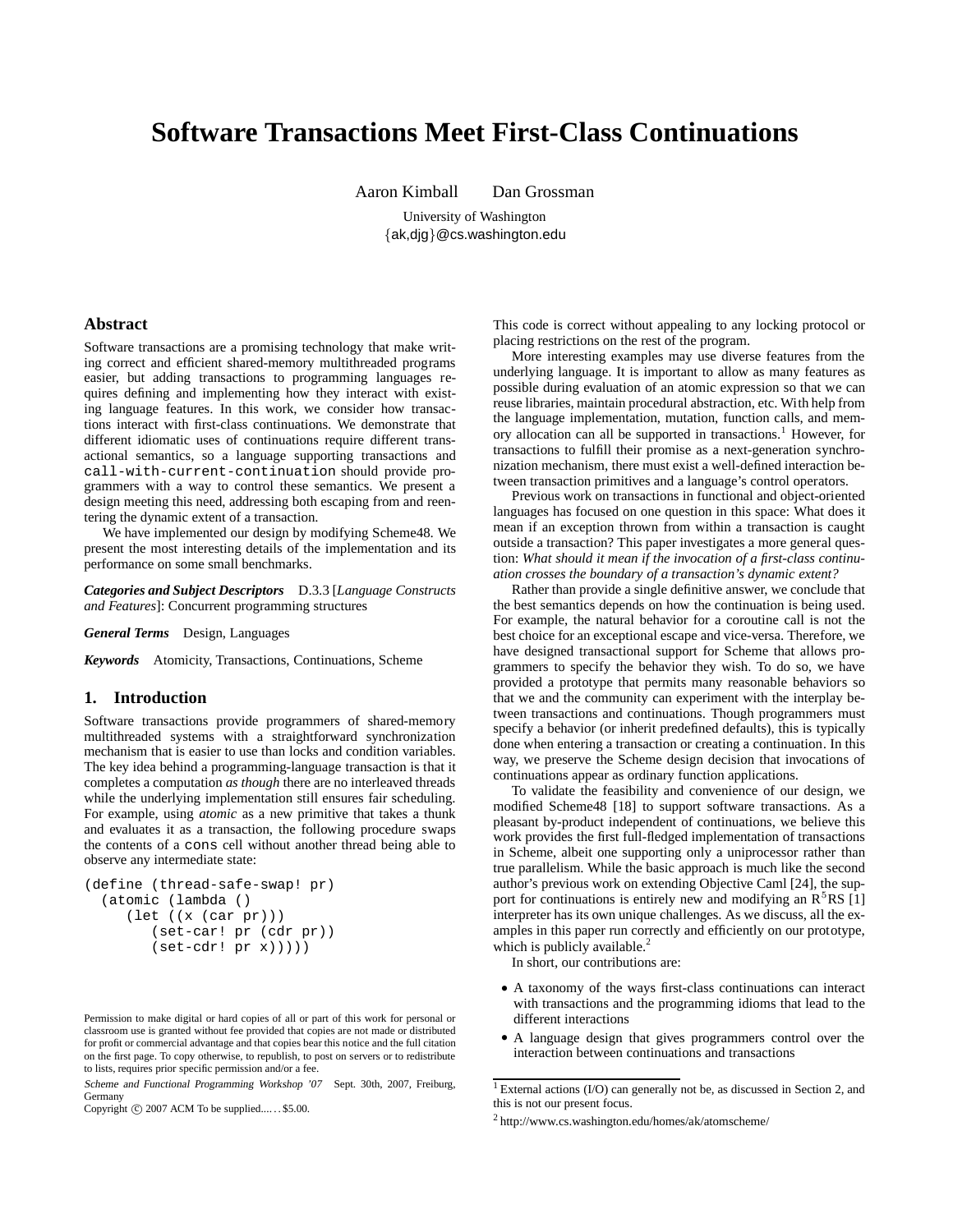- An extension to an  $R<sup>5</sup>RS$  implementation supporting software transactions
- A preliminary evaluation showing our design is efficiently implementable

The rest of this paper proceeds as follows. Section 2 discusses related work, focusing on the interaction between transactions and exceptions as well as recent work on concurrency in Scheme. Section 3 provides context by discussing the high-level aspects of the design and implementation of our transaction system that are not directly related to continuations. Section 4 describes different idiomatic uses of continuations and how they best interact with transactions. Section 5 presents our language design encompassing these possibilities and describes the primitives' semantics. Section 6 presents the most interesting pieces of our Scheme48-based implementation, including its current status and performance characteristics. Section 7 discusses future work and concludes.

# **2. Related Work**

Given the vast amount of research on transactional memory and language support for concurrency in recent years (see, e.g., the recent overview by Larus and Rajwar [19]), we focus on only the most relevant work. This includes full language designs and implementations (Section 2.1), work considering the interaction with exceptions (Section 2.2), and recent work on concurrency in Scheme (Section 2.3). The most notable omissions are hardware transactional memory and library-based approaches. The latter requires no changes to the compiler but programmers must use library functions to access memory within transactions.

#### **2.1 Language Implementations with Transactional Memory**

Harris and Fraser [12] were the first to provide an *atomic* primitive for a modern language (Java) and an implementation that scaled on multiprocessors. Unlike older work, this primitive does not require programmers to acquire locks [10] nor identify what data might be accessed within a transaction [20]. Implementation-wise, Harris and Fraser maintain a private version of accessed memory for a transaction and reflect updates back to shared memory via a highly nontrivial commit protocol that facilitates parallel commits. Later work [14, 2, 26] improves performance for Java and C# by (1) performing updates on main memory directly, using exclusive ownership to prevent race conditions and undoing the updates if the transaction conflicts with a parallel operation, and (2) using compiler optimizations or novel hardware [5] to reduce the overhead of conflict detection.

Work on adding transactions to Objective Caml [24] and to Real-Time Java [21] established that the overhead for transactional memory is negligible if one assumes that at most one thread runs at a time, an assumption that holds on uniprocessors and is already made by many language implementations. As reviewed in Section 3, this assumption lets one incur no overhead for any operation except an imperative update inside a transaction.

Transactional memory has also been added to Haskell [13], where a monad cleanly encapsulates mutable memory accessible within transactions and an *orelse* combinator lets programmers try an alternative transaction if another one aborts. Transactions are also included in several next-generation high-performance computing languages [3, 6, 7], though implementations are still in flux.

#### **2.2 Transactions and Exceptions**

Several projects have considered the question of what should happen if an exception causes control to transfer from within a transaction to a handler outside the transaction. In prior work [24, 15], such exceptions are considered to commit the transaction, after which control is transferred to the correct exception handler. This is consistent with Harris and Fraser's original work [12] and implements the semantics of exceptions as non-local jumps carrying values.

Others have argued that having such exceptions abort the transaction avoids the need for cumbersome code that compensates for an error-condition. Instead, the memory-rollback inherent to transactions naturally reverts state to the pre-transaction version. The work in Haskell [13] therefore interprets an exception within a transaction as a *retry*, i.e., abort the transaction and transfer control back to its beginning.

More complicated variants undo memory updates but still propagate control to the outer exception handler. As Section 4 explains in more detail, this induces awkward semantics because the actual exception value might reference memory locations whose contents were rolled back. The Fortress language [3] does not roll back memory allocated since the transaction was entered, noting that this decision affects only the exception value. Fortress also has a variant of *atomic* in which the user can undo the memory updates and abort to the control point just after the transaction. Slightly different is Harris et al.'s approach of making a deep copy (via Java/C# serialization) of the exception value before undoing memory updates [11, 25]. They also note that such semantics is useful even in single-threaded code. We have implemented yet a third subtle variation for Scheme in which imperative updates are reverted so objects allocated in the transaction will have their initial values.

To our knowledge, no prior work has considered a control transfer into a transaction's dynamic scope, which cannot occur with exceptions. Our design for Scheme encompasses most of the above variations while also supporting such resumptive continuations.

# **2.3 Concurrency in Scheme**

The most closely related work in Scheme is the *proposals* structure for optimistic concurrency in Scheme48 [17]. Transactionspecific primitives are used to read and write cons cells, vectors, etc., and a log is used to record all such provisional reads and writes in private memory until attempting to commit. In contrast, our approach writes to shared memory eagerly and undoes the update if the transaction fails or is preempted. The proposals work has several limitations we avoid. First, that work requires separate primitives for memory access within transactions, which prevents reusing libraries inside and outside transactions. Using a nonprovisional primitive inside a transaction could lead to subtle errors. Second, the proposals library has no provisional set!. Third, the commit protocol is explicitly subject to "A-B-A" concurrency errors: it checks only that locations read during the transaction have the same value at the commit-point, but it is well-known that this is insufficient to prevent data races. Fourth, there is no support for interaction with continuations; it is up to the programmer to determine which continuation-invocations cross a transaction boundary and use low-level primitives to change relevant state as to whether a transaction is running, should be committed, etc.

Gasbichler and Sperber's work on integrating threads with UNIX-style processes in scsh [9] is related in that it considers the interaction between mutable bindings and continuations. However, the semantics of UNIX fork is exactly the opposite of sharedmemory: resources are copied. Difficult semantic questions arise, such as what should happen to a continuation's bindings when it is invoked in a different process than its creator. The solutions do not appear directly relevant to the transactional-memory setting.

Katz and Weise first considered interactions between *futures* and call-with-current-continuation [16]. Futures let a computation be forked in a separate thread and let consumers of the computation receive its value later. A key issue is what it means to resume a continuation inside a future, which is reminiscent of issues we address with resuming continuations inside trans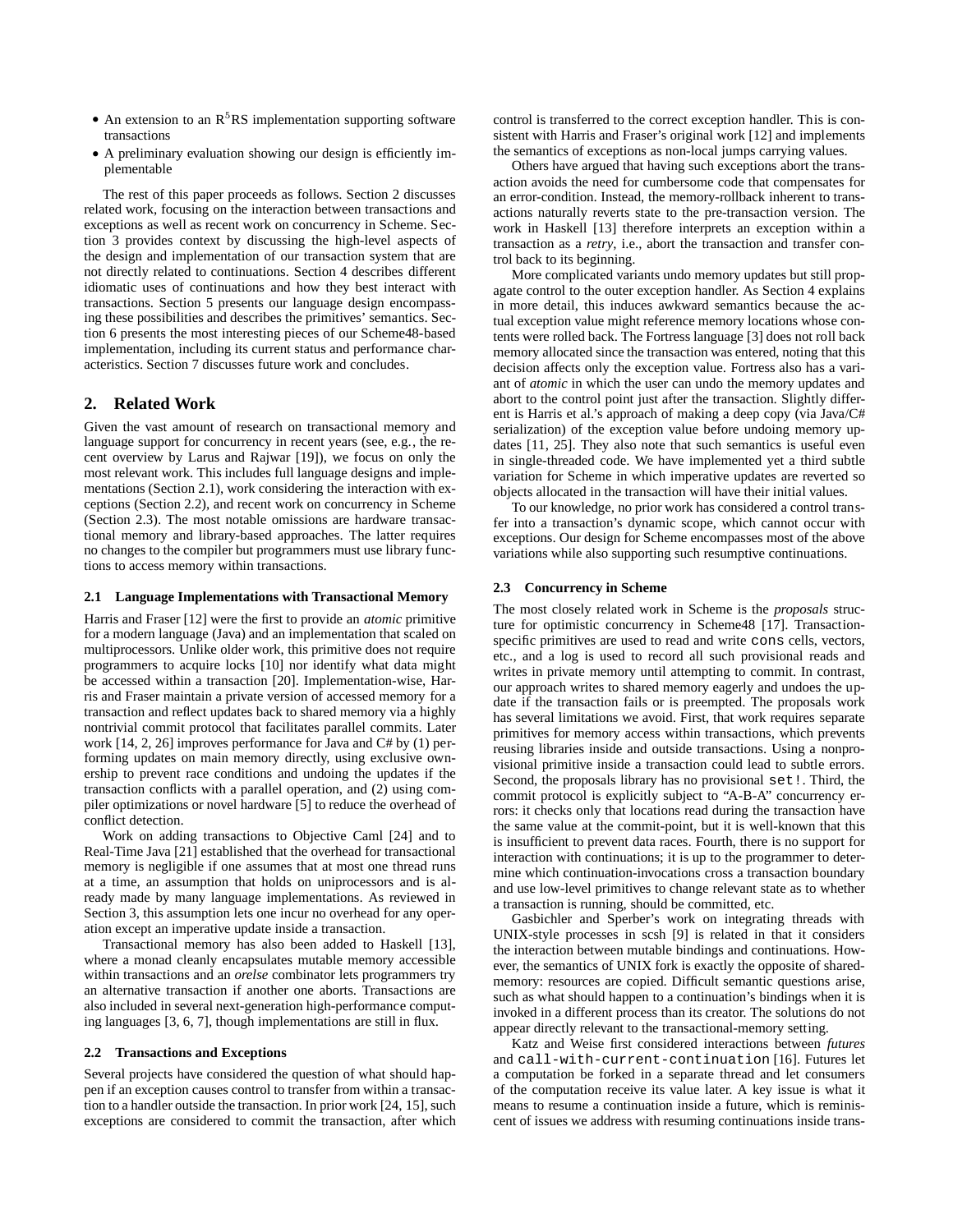actions. However, one typically uses futures for pure computations (though later work considered how to roll back side effects inside futures [27, 22]), making idioms for transactions quite different.

Transactional memory is fundamentally a synchronization mechanism for shared-memory concurrency, but that is not to dismiss message-passing as an alternative. Indeed, the kill-safe synchronization abstractions [8] in DrScheme build on top of Concurrent ML [23] to support robust programming patterns. Conversely, they are little help in preventing shared-memory errors or providing robust synchronization when shared memory is more convenient.

# **3. Basic Approach**

In this section we present a short overview of the operation of atomic transactions, and explain the basic behavior of our system. While at a high level little in this section is novel (in particular, much is shared with AtomCaml [24]), it describes the underlying design and implementation on which we can provide support for continuations and integrate with the Scheme48 interpreter.

## **3.1 Design**

Atomic transactions are introduced via the first-class procedure *atomic*, which takes a thunk, executes it and all its callees atomically, and returns its result. All other threads in the system are prevented from detecting any changes made to global memory by the code protected by the *atomic* call (and vice-versa) until the call returns, at which point the changes are *committed* to the global state.

Without considering the effects of call-with-currentcontinuation (hereafter: call/cc) or *retry* (discussed below), *atomic* could be implemented as a procedure like this:

```
(define (atomic f)
  (start-atomic-mode)
  (let ((v (f)))
    (commit-atomic-changes)
    v))
```
start-atomic-mode and commit-atomic-changes are lower-level transaction-management procedures. If atomic calls are nested, then successive calls to start-atomic-mode in the same transaction increment a counter tracking the nesting depth; this counter is decremented by commit-atomic-changes until it reaches zero, at which point the entire nested set of atomic calls are committed.

While transactions intend to commit their effects to the global state eventually, it is possible within a transaction to detect a condition suggesting that it should wait until a different global state is present before conducting its computation. A *retry* operation discards any state modifications made thus far in the atomic transaction, and suspends the current thread to wait for other threads to modify shared memory. When the thread in the atomic transaction is resumed, the transaction is restarted from the beginning. The following example naturally involves retrying an atomic operation:

```
(define (atomic-dequeue! q)
  (atomic (lambda ()
   (if (is-empty? q)
        (retry) ; wait for enqueue first
        (dequeue-next! q)))))
```
Implementing *retry* requires more involved control in the *atomic* function than suggested above, but these changes are subsumed by the actual implementation of the full system.

The situation for I/O operations is more complicated than manipulation of heap memory; in general, buffered I/O operations are delayed until commit time, while unbuffered I/O and synchronous message-passing operations are treated as dynamic errors. (Our actual implementation currently does not yet provide this behavior, though it would be a straightforward addition.)

The design of an atomic transaction system must also preserve two additional properties. First, simultaneous execution of two transactions that are not in contention for the same memory locations should not impose a serialization order on the threads. The uniprocessor model described in Section 3.2 obviates this concern in our implementation. Second, an atomic transaction system must provide a notion of fairness, ensuring that a long-running or possibly divergent transaction does not prevent progress by other threads. Our scheduler, described below, ensures this property.

### **3.2 Implementation**

Since Scheme48 multiplexes all user-defined threads on top of a single kernel thread, true simultaneous multiprocessing is impossible. We exploit this behavior by writing atomic changes directly to the affected memory addresses and logging their old values on the side. If a transaction completes before the thread is preempted, the log is discarded. Otherwise, the system is paused to replay the log of old values, restoring the previous program state before running the next thread. The log contains the prior value of all addresses to which a non-initialization write is performed in a transaction. Initialization writes need not be logged as the garbage collector will discard any memory cells allocated in a transaction after references to these new locations are discarded by rollback. A key advantage of the uniprocessor model is that we need not log any read operations or any operations whatsoever outside of transactions. This keeps the overhead in mostly-functional code low. A disadvantage of this technique is that we do not record the set of locations read during a transaction, preventing a demand-driven retry policy. We retry transactions without regard for the particular shared memory addresses modified by other threads in the interim.

A challenge for transactional memory implementations is allowing procedure calls within an atomic scope and determining when writes should be logged without incurring a performance overhead with every operation. Our implementation modifies the runtime system to allow the start-atomic-mode primitive to direct the interpreter to use a second opcode dispatch table, which overrides the behavior of heap update operations with logging equivalents. It also installs a fresh rollback log at this time. The commit-atomic-changes primitive simply discards this log and restores the original opcode dispatch table. This contrasts with the compilation strategy of compiling each procedure twice—once with code for logging all updates and once with no logging—and changing closures to have two code pointers.

As stated earlier, preemption of an atomic transaction causes it to undo its memory changes before yielding to another thread. If an atomic transaction is not complete after using an entire timeslice, it may need a longer uninterrupted span in which to perform its operations. The next time the transaction is scheduled to run, its quantum is extended to give it more time to complete the entire transaction, which is re-executed from the beginning. While individual timeslices for a transaction increase in length, the frequency with which the transaction is scheduled decreases proportionally. This ensures that our scheduler treats all threads fairly.

#### **4. Patterns for Escaping Transactions**

The primary question addressed by this work is what to do when the invocation of a continuation causes control flow to cross the boundary of an atomic call's dynamic extent. While previous work only considered exceptions (i.e., escape continuations), the generic nature of call/cc in Scheme requires a more flexible palette of escape behaviors be made available to programmers. For example, call/cc can be used to implement exceptions, value consumers,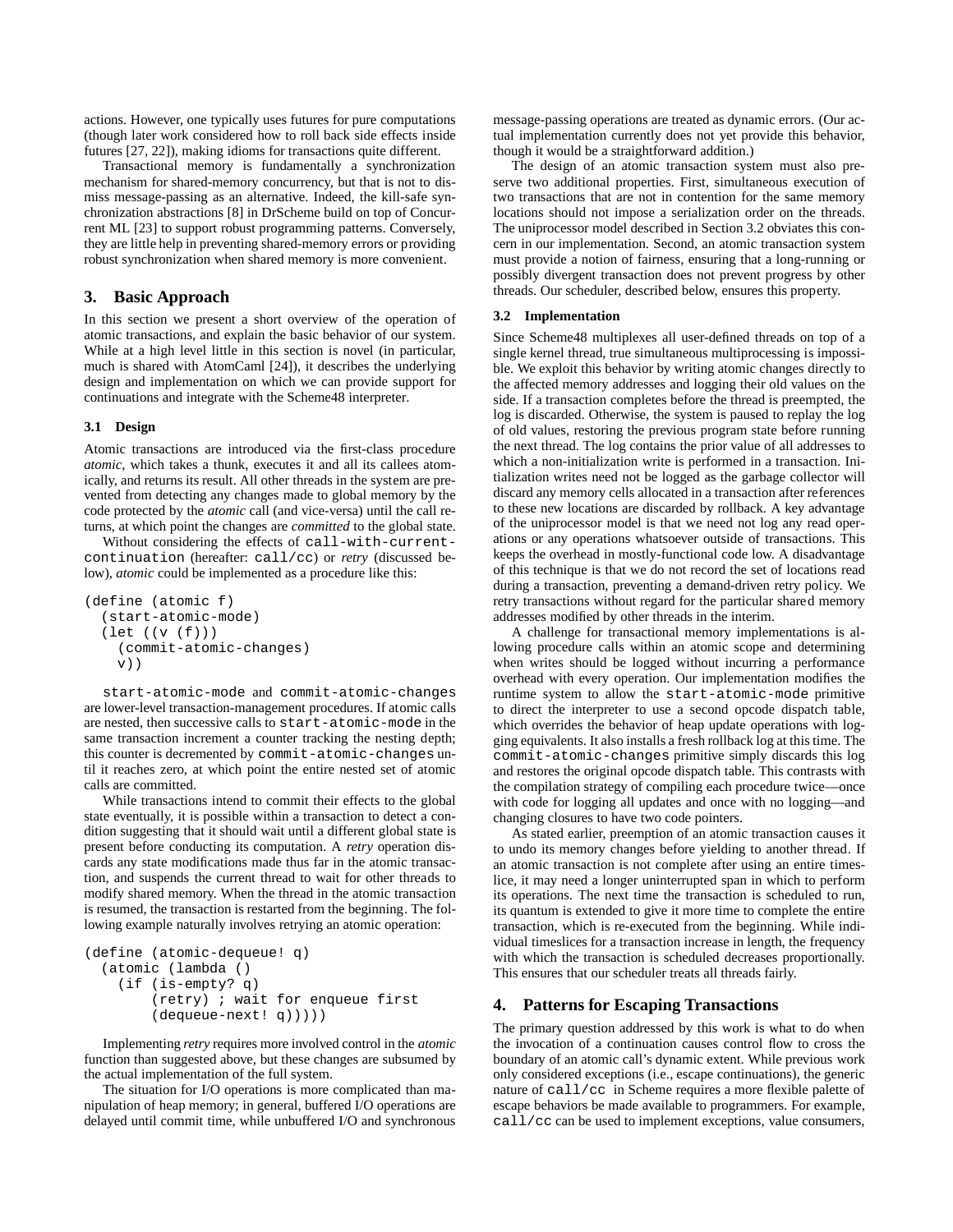

**Figure 1.** A tree of call stacks used to describe escape behaviors throughout Section 4

and coroutines. Because it is impossible to determine *a priori* which of these patterns a programmer is employing in a given situation, we must provide efficient support for the programmer to choose the appropriate behavior on a case-by-case basis.

In this section, we describe several ways in which transactions and continuations can interact with one another. Each subsection provides a motivating example from Scheme, defines and names the appropriate escape behavior, and gives its intuition both visually and with Scheme code that relies on the low-level atomic primitives first used in Section 3.1.

We demonstrate each meaning using the function call sequence illustrated in Figure 1. Each box in the image represents a procedure call. Arrows point upward from a callee to its caller. Procedure calls on the left precede calls on the right; e.g., procedure  $b_1$ was called and returned before  $b_3$ . Depth-wise, procedures return in LIFO order (e.g.,  $b_1$  begins before  $b_2$ , and  $b_2$  returns before  $b_1$ ). Naturally, continuations saved with call/cc can be used to move freely among available past call-stack states in any order.

If a continuation is both reified with call/cc and invoked inside a single call to  $atomic$  (e.g.,  $c_3$  to  $c_1$  or vice-versa), control flows as expected: the transaction continues at the continuation target. Similarly, if a first-class continuation containing a call to *atomic* ( $b_5$  to  $a_3$ ) is invoked, the subsequent atomic call is performed as described earlier: a separate transaction is used for each invocation of the atomic call.

## **4.1 Escape as Normal Return**

A procedure may use an escape continuation to return values or cede control before its lexical end. In this case, the continuation is being used as a return method, which should act like the lexical end of the atomic call–committing the effects of the atomic computation. For example, consider the following atomic transaction whose body is a loop:

```
(call/cc (lambda (k)
  (atomic (lambda ()
    (let loop ((i 0))
      (start-iteration i)
      (check-for-completion k i)
      (finish-iteration i)
      (logo p (+ i 1))))))
```
Here, the continuation is used as a "break" construct, letting the programmer return a value from check-for-completion in the middle of the loop body without executing the finishiteration procedure. Presumably, the programmer returning a value through  $k$  wishes to retain the results of the loop computation even though the lexical end of the *atomic* is never reached.

Another example makes the necessity of this behavior more explicit:

```
(lambda (return x)
 (atomic (lambda ()
    (calculate-and-update-list! x)
    (if (good-enough? x)
        (return x))
    (compute-another-list! x)
    (return x))))
```
The return continuation delivers the result  $x$  to a calling method. While this example uses return directly, more realistic code might dynamically nest the call to return inside one or more procedure calls. Because the change to  $x$  must be permanent in the code above, we must commit the atomic call, even though execution does not reach its lexical end. Therefore, the desired behavior on escape is to commit computation effects and transfer control to the continuation target. We call this behavior "commiton-escape."

*Visual intuition:* In Figure 1, a commit-on-escape action would occur if a continuation were saved in any procedure  $a_i$ , and a procedure called in the atomic context (any  $c_i$ ) invoked the continuation to return to a shallower call stack. Because we do not differentiate between escape continuations and continuations used for any other purpose, the transaction is also committed if a continuation into any b<sup>i</sup> were invoked within the dynamic extent of *atomic*.

*High-level implementation: atomic* with commit-on-escape can be conveniently implemented using Scheme's dynamic-wind procedure as follows:

```
(define (atomic f)
  (dynamic-wind
    (lambda () #f)
```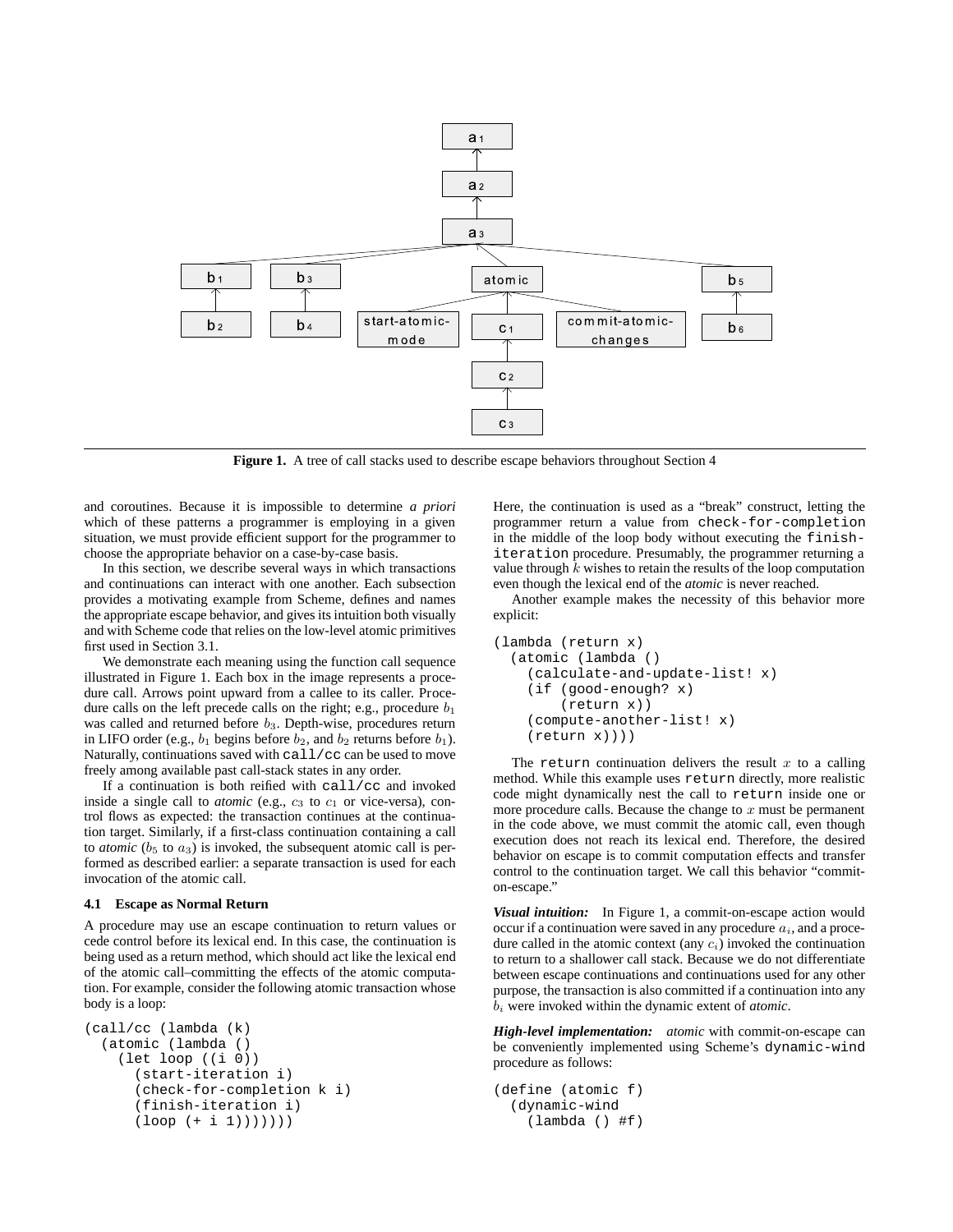```
(lambda ()
  (start-atomic-mode)
  (f))
(lambda () (commit-atomic-changes))))
```
#### **4.2 Escape due to Unexpected Memory State**

Continuations are often used by programmers to transfer control to an error handler if the memory state prevents a certain operation. Consider a non-atomic dequeue operation:

```
(define (get-from-queue! q)
  (if (is-empty? q)
      (queue-empty-failure #f)
      (dequeue! q)))
```
In this case, queue-empty-failure is a continuation for an exception handler. If the user implemented a function get-from-queue-atomically!:

```
(define (get-from-queue-atomically! q)
  (atomic (get-from-queue! q)))
```
then invocation of the exception handler would exit the dynamic extent of the atomic transaction. Since this is a recoverable error condition—allowing the dequeue merely requires us to wait for another thread to repopulate the queue—it may be correct behavior to wait and retry the operation. Therefore, the invocation of the continuation is merely a signal that a retry operation should occur. A behavior called "rollback-and-retry-on-escape" provides exactly this: the data changes of the atomic transaction are rolled back. The continuation target is replaced by a continuation to the beginning of the atomic call, allowing the call to re-execute from the beginning after memory state changes are made by another thread.

*Visual intuition:* To visualize this behavior, we refer to Figure 1. Much like with commit-on-escape, the escape behavior occurs if any  $c_i$  invokes a continuation into any  $a_i$  or  $b_i$ . Whereas commiton-escape first commits the memory changes and then follows the continuation to its target, rollback-and-retry-on-escape undoes any memory changes made in the  $c_i$ 's and then replaces the continuation's destination with a new target: the beginning of the call to *atomic*. Of course, this will cause an infinite loop unless another thread modifies global state in the meantime, allowing the atomic call to follow a different control path.

*High-level implementation:* This behavior can be implemented in Scheme as follows: $3$ 

```
(define (atomic f)
  (let ((retry (call/cc (lambda (k) k)))
        (should-commit #f))
    (dynamic-wind
      (lambda () #f)
      (lambda ()
        (start-atomic-mode)
        (let ((v (f)))
          (set! should-commit #t)
          \mathbf{v}))
      (lambda ()
        (if should-commit
            (commit-atomic-changes)
            (begin
               (rollback-changes)
               (retry return))))))
```
## **4.3 Escape as Unrecoverable Panic**

The previous subsection addressed exceptional conditions based on shared state, but exceptional control transfers also accompany assertion failures that would not resolve themselves simply by delaying execution of a transaction. Handling these conditions may involve rolling back the data state of the atomic call when its dynamic extent is breached, but following through with the control transfer to the error handler identified by the invoked continuation. Consider the following example:

```
(define (divide-lists! numer denom)
  (let ((n (car numer))
        (d (car denom)))
    (it f (= 0 d)(div-zero-failure #f)) ; escape
    (set-car! numer (/ n d))
    (if (not (null? (cdr numer)))
        (divide-lists! (cdr numer)
          (cdr denom)))))
```
(define (divide-atomically! numer denom) (atomic (lambda () (divide-lists! numer denom))))

In divide-lists!, the lists are divided element-wise and imperatively updated. If an element of the denominator list is zero, an exception handler is invoked via a continuation that escapes the transaction. At this point several memory cells may have already been updated; for the program to continue in a consistent manner, it may need to undo the changes that occurred. But if the denominator list is thread-local, then there is no chance that another thread will update the problematic element, meaning the rollback-and-retryon-escape behavior would cause an infinite loop.

What is necessary is an escape behavior that undoes memory changes made in the transaction, but does not immediately retry the *atomic* call. This provides a straightforward way of cleaning up the side-effects of a failed computation without requiring programmers to implement case-specific "undo" behavior, eliminating another place for bugs to be introduced.<sup>4</sup> We call this behavior "rollbackand-abort-on-escape." It is similar to a mechanism suggested in Shinnar et al. [25], which provides a control-transferring datarollback error-recovery mechanism.

This behavior raises two semantic questions. First, why is a control transfer made from a procedure execution that semantically "never happened?" Second, what memory state should be reflected in the thrown value? A programmer may reconcile the first question as she would an interrupt handler: while the trace that caused an exceptional condition to occur is unknown, it is bound to a particular thread, which can be restarted at a known-good reentry point after the exception is handled. With respect to the second, several options are possible. Shinnar et al. make a deep copy of the thrown value object from the abort-time heap state into the globally visible heap, protecting the object's changes from rollback. Fortress does not roll back changes to memory allocated within the transaction. This protects the thrown exception object from rollback, though references from this object to objects allocated pre-transaction will reflect their original memory states. We suggest a third alternative: our implementation rolls back all non-initialization writes to memory made during the transaction. What escapes is the pre-transaction value of the thrown object, or its original value if it was constructed in the transaction. Notice code that throws an immediate value such as #f, as divide-lists! does, is not affected by this dilemma.

<sup>3</sup> R <sup>5</sup>RS declares that invoking a continuation in an *after* thunk of a dynamic-wind call is an undefined operation. Nonetheless, this code compactly expresses the notion we are trying to express with rollback-andretry-on-escape; the after thunk "redirects" the control transfer.

<sup>4</sup> More powerfully, it means undo routines need not be written in an unintuitive LIFO style to consider how far along in the process a multistep mutation has progressed; the transaction log inherently captures this notion.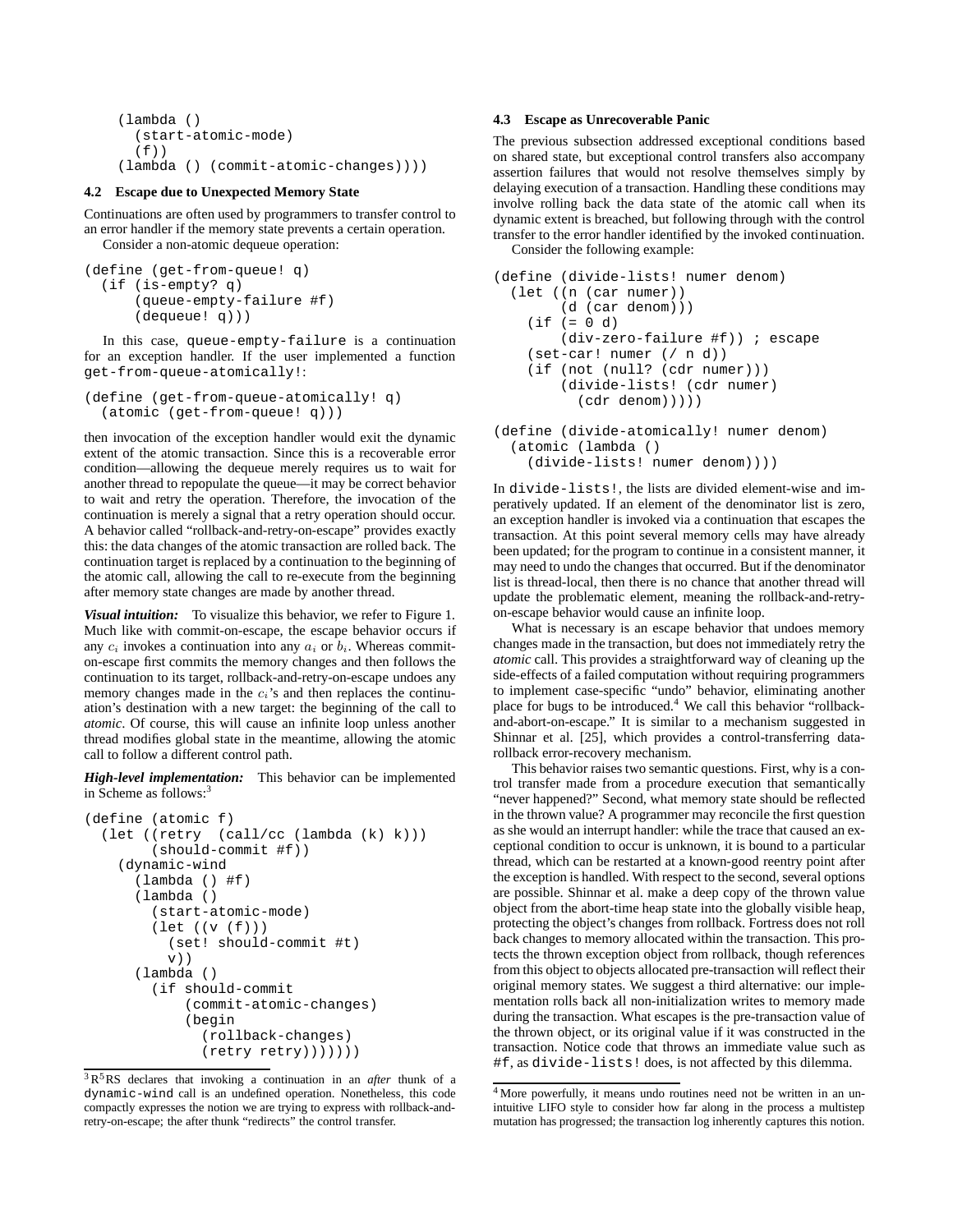*Visual intuition:* Referring to Figure 1, rollback-and-abort-onescape looks much like commit-on-escape; it occurs when any  $c_i$ invokes a continuation into any  $a_i$  or  $b_i$ , and allows control to be transferred to the continuation's target. But whereas commit-onescape triggers a commit action upon leaving the dynamic extent of *atomic*, rollback and abort will play the undo log at this time, canceling the transaction's effects on memory.

*High-level implementation:* This escape behavior could be encoded in Scheme like this:

```
(define (atomic f)
  (let ((should-commit #f))
    (dynamic-wind
      (lambda () #f)
      (lambda ()
        (start-atomic-mode)
        (let ((v (f)))
          (set! should-commit #t)
          v))
      (lambda ()
        (if should-commit
            (commit-atomic-changes)
            (rollback-changes))))))
```
#### **4.4 Escape and Resumption of an** *atomic***'s Extent**

call/cc can be used to implement more complicated control mechanisms than simple escape targets. One practical example is the use of coroutines for iteration.

Figure 2 shows a program that includes a coroutine iterator over lists. A call to list-iterator will initialize an iterator procedure over its argument. Calls to that procedure will return a pair containing the next element of the list, and another iterator over the remainder of the list—or #f if the end of the list is reached. The iterate-until procedure in this figure uses such an iterator to atomically evaluate whether the elements of a collection sum to a value greater than a certain threshold, and sets a flag if this is the case. Note that the example invocation of iterate-until uses the iterator to skip the first element of the list.

In this example, we expose an "overly-complicated" list iterator that uses continuations to yield values and resume execution; normally this acrobatic use of call/cc would be hidden behind a library, but it is exposed for the sake of example. A more compelling use of call/cc is when iterating over trees or other structures that require backtracking to reach all elements. We present a binary tree iterator and a list iterator built without call/cc in Figure 6 in the Appendix to demonstrate other procedures that obey the iterator interface used in Figure 2; iterate-until should perform identically regardless of which of these it is passed.

To iterate-until, the iterator continuation looks like any other procedure. But because the iterator may be the result of invoking another iterator earlier (as in the example), control may flow outside the dynamic extent of the atomic call when performing iteration. Because iterate-until intends for the entire computation over the iterated collection to be performed atomically, the execution inside the body of the iterator must also be encompassed by the atomic transaction, even though it is not within the atomic call's dynamic extent.

To facilitate this, the call *(atomic f)* should switch the Scheme interpreter into a transaction, which remains live until control reaches the end of the call to  $f$ , at which point the transaction completes. Escapes from the dynamic extent of  $f$  into other dynamic extents are thus the programmer's responsibility to pair with a re-entry into the dynamic extent of  $f$  to complete the atomic call.

```
(define threshold-reached #f)
(define (iterate-until threshold iter)
 (atomic (lambda ()
    (set! threshold-reached threshold)
    (let loop ((elt-and-next-fn (iter)))
      (set! threshold-reached
        (- threshold-reached
          (car elt-and-next-fn)))
      (if (<= threshold-reached 0)
          (set! threshold-reached #t)
          (if (cdr elt-and-next-fn)
              (loop ((cdr elt-and-next-fn)))
              (set! threshold-reached #f)))))))
(define (get-next-elt lst)
  (call/cc (lambda (ret)
    (let loop ((ret ret)
               (lst 1st))
      (loop (call/cc (lambda (k)
        (if (eq? (cdr lst) '())
            (ret (cons (car lst) #f))
            (ret (cons (car lst)
              (lambda () (call/cc
                (lambda (ret) (k ret)))))))))
        (cdr \; lst))))); returns an iterator over lst or #f if empty.
(define (list-iterator lst)
  (if (null? lst)
     #f
     (lambda () (get-next-elt lst))))
; example execution, skipping first element
(iterate-until some-threshold
         (cdr ((list-iterator some-lst))))
```
**Figure 2.** A list iterator implemented as a coroutine and called inside an atomic block requires extend-on-escape semantics

Here, the atomic call's behavior, which is referred to as "extendon-escape," permits control transfers across the boundary of its dynamic extent without changing the transaction's state.

*Visual intuition:* In terms of Figure 1, the example code in Figure 2 does the following: The call to list-iterator corresponds to procedure  $b_1$ . This returns a procedure that iterates the first element, which is immediately called  $(b_3)$ . The result of this call is a pair containing the first element of the list, and the next iterator. The call to iterate-until starts the atomic column of  $c_i$ 's, but each time the next iterator is invoked (by calling iter or  $(\text{cdr elt-and-next-fn}$ ), control leaves column  $c$  for a continuation in the dynamic extent of  $b_3$ , while remaining in the transaction. This continuation then returns the next *(value . iter)* pair to a continuation in the dynamic extent of iterate-until  $(i.e., a c<sub>i</sub>)$ , where the iteration loop continues. The transaction does not end until the call to *atomic* inside iterate-until returns.

*High-level implementation:* The implementation of *atomic* that naturally facilitates this behavior is the simple one initially suggested in Section 3.1:

```
(define (atomic f)
  (start-atomic-mode)
  (let ((v (f)))
    (commit-atomic-changes)
    v))
```
This code may misleadingly suggest that it is acceptable to commit a transaction by using call/cc to return to the end of a different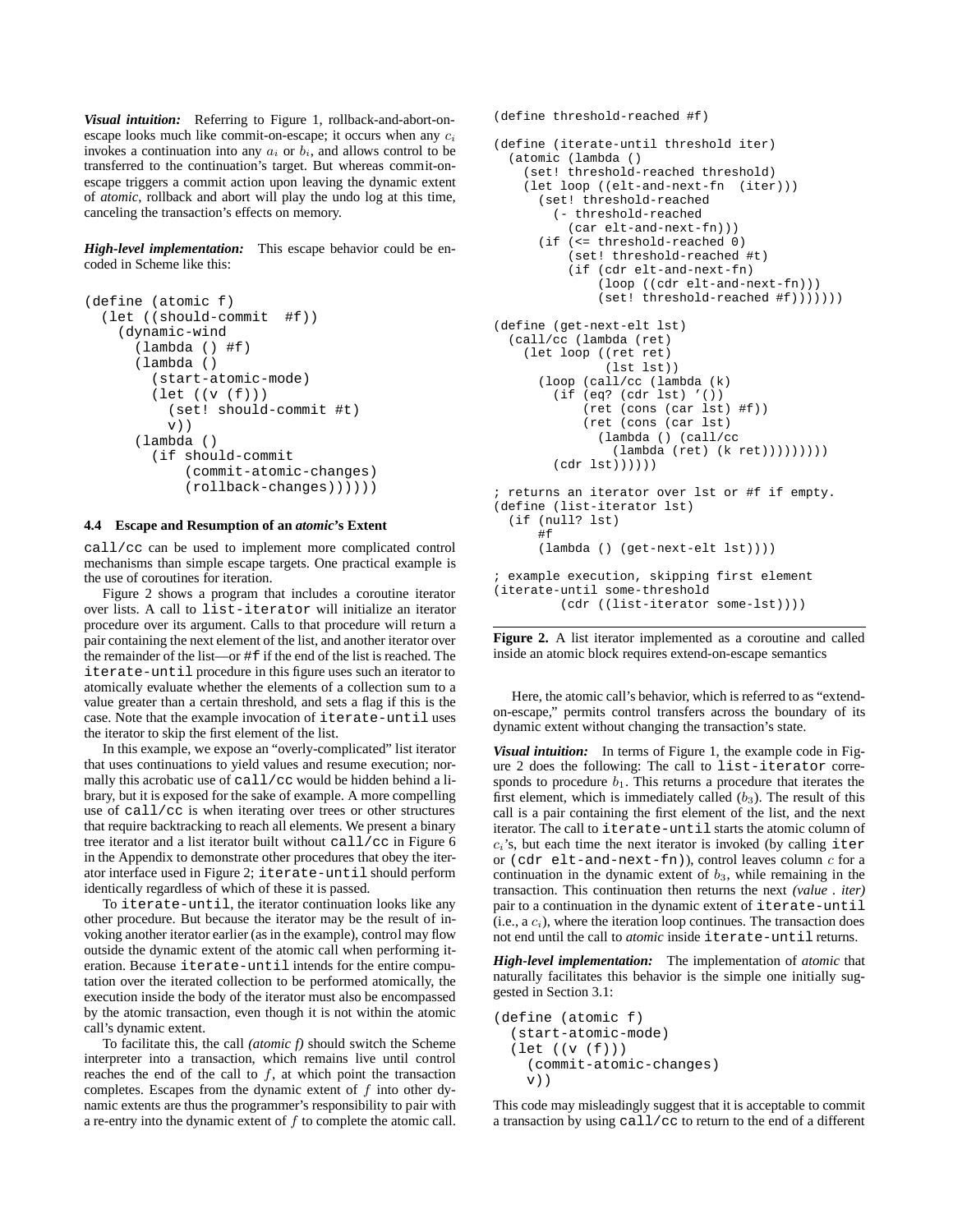```
(define k #f)
(define (increment-pair-atomically! p)
  (atomic (lambda ()
    (set-car! p (+ 1 (car p)))
    (call/cc
      (lambda (cont) (set! k cont)))
    (set-cdr! p (+ 1 (cdr p))))))
(define (weird-behavior)
  (let ((my-pair (cons 10 20))
         (done #f))
    (increment-pair-atomically!<br>my-pair) ; (10 . 20)
                     ; (10 \t . 20) \rightarrow (11 \t . 21)(if (not done)
        (begin
           (set! done #t)
           (k \#f)) ; (11 \cdot 21) -> (11 \cdot 22); (causes dynamic error)
    my-pair))
```
**Figure 3.** Resumption of a completed atomic call breaks the atomic abstraction. It is a dynamic error in our implementation to reach the end of the atomic call a second time.

call to *atomic* than the one used to begin the transaction, which is not the case. A full discussion of nested atomic transactions and the interaction between atomic transactions opened by coroutines is given in Section 5.2.

## **4.5 Resumption of a Completed Transaction**

If a transaction is committed or aborted, it is said to be *completed*; the control state associated with the transaction itself no longer exists. If a programmer has saved a continuation somewhere in the dynamic extent of this transaction, then he may wish to *resume* the completed transaction.

This is problematic from a semantic point of view, because it allows a "fraction" of an atomic transaction to be re-executed suggesting that transactions are not as atomic as intended. (See Figure 3.) While a first reaction to this problem may be to disallow resumption of completed transactions, this causes many desirable programs to terminate with errors. For example, iterators such as the one in Figure 2 may reside in the dynamic extent of an atomic call. With respect to Figure 2, this would be the case if we replaced the last two lines with:

```
(iterate-until some-threshold
  (list-iterator some-list))
```
If only a portion of the collection was iterated over, then a later transaction may resume iteration of the remaining elements by using a saved iterator. But this requires reentry into the first (completed) transaction's dynamic extent, which would cause an error, even though we intend to use only functional code. On the other hand, reaching the commit action at the lexical end of a completed transaction is problematic because the commit action is no longer paired with the start of a transaction.

The semantics we implemented allow resumption of a completed transaction, but make committing an already-completed transaction a dynamic error. More precisely, control may reenter the dynamic extent of a completed transaction via a continuation, but it must leave the dynamic extent via another continuation before the transaction's lexical end. Reaching the lexical end of a transaction causes the dynamic error. The programmer should also take note that because the transaction has already been completed, side effects in its dynamic extent are no longer performed atomically; i.e., it is not part of a transaction unless another transaction is open at the time of resumption.

*Visual intuition:* In terms of Figure 1, resumption occurs in the following circumstances. A continuation to some  $c_i$  is saved during the execution of the transaction, which is then committed. Later (e.g.,  $b_5$  or  $b_6$ ), this continuation is invoked, shifting control back into the dynamic extent of the *atomic* call, even though the code is not being executed atomically. Allowing  $c_1$  to then return to its enclosing *atomic* is a dynamic error, but if a  $c_i$  escapes the transaction's extent via another continuation (e.g., back into  $b_5$ ) then execution proceeds as expected.

*High-level implementation:* Supporting resumption while preventing recommits of a completed atomic call can be accomplished with the following implementation of *atomic*:

```
(define (atomic f)
 (let ((closed #t))
    (start-atomic-mode)
    (set! closed #f)
    (lambda ()
      (let ((v (f)))
        (if closed
            (error "Double commit"))
        (set! closed #t)
        (commit-atomic-changes)
        v))))
```
# **5. Semantics For Transactions in Scheme**

Where Section 4 described use cases where different escape behaviors are required, here we describe the particular procedures we added to Scheme to provide atomic transactions supporting each of these situations.

In the previous section, the escape behavior was defined by changing the implementation of the *atomic* procedure. But there are actually three points in time when it makes sense to specify the intended behavior:

- 1. When reifying a continuation
- 2. When opening an atomic call
- 3. When invoking the continuation

What follows is a description of procedures targeting these different places in the code, and an informal semantics explaining how they interact when used together. Table 1 lists all relevant procedures, providing both long- and short-form names as well as their types.

#### **5.1 Individual Behaviors**

In the following paragraphs, we describe the behavior of each category of procedures from Table 1 when used in isolation.

*The call/cc-\* family:* The *call/cc-\** procedures in Table 1 operate like the canonical call/cc; they reify the current continuation and pass it as an argument to the lambda passed to call/cc. The difference is that the continuation has an additional property attached that specifies the behavior to use when invoking this continuation escapes an atomic call. The attached behavior is ignored if invoking the continuation does not escape an atomic call.

A user can also redefine the escape behavior bound to a particular continuation with *set-continuation-escape-behavior!*, which takes a continuation and a value indicating which behavior to use. A companion procedure, *continuation-escape-behavior*, retrieves the behavior associated with a continuation.<sup>5</sup>

<sup>5</sup> Actually, Scheme48 continuations are returned wrapped in procedures, preventing direct manipulation. We could achieve the described functional-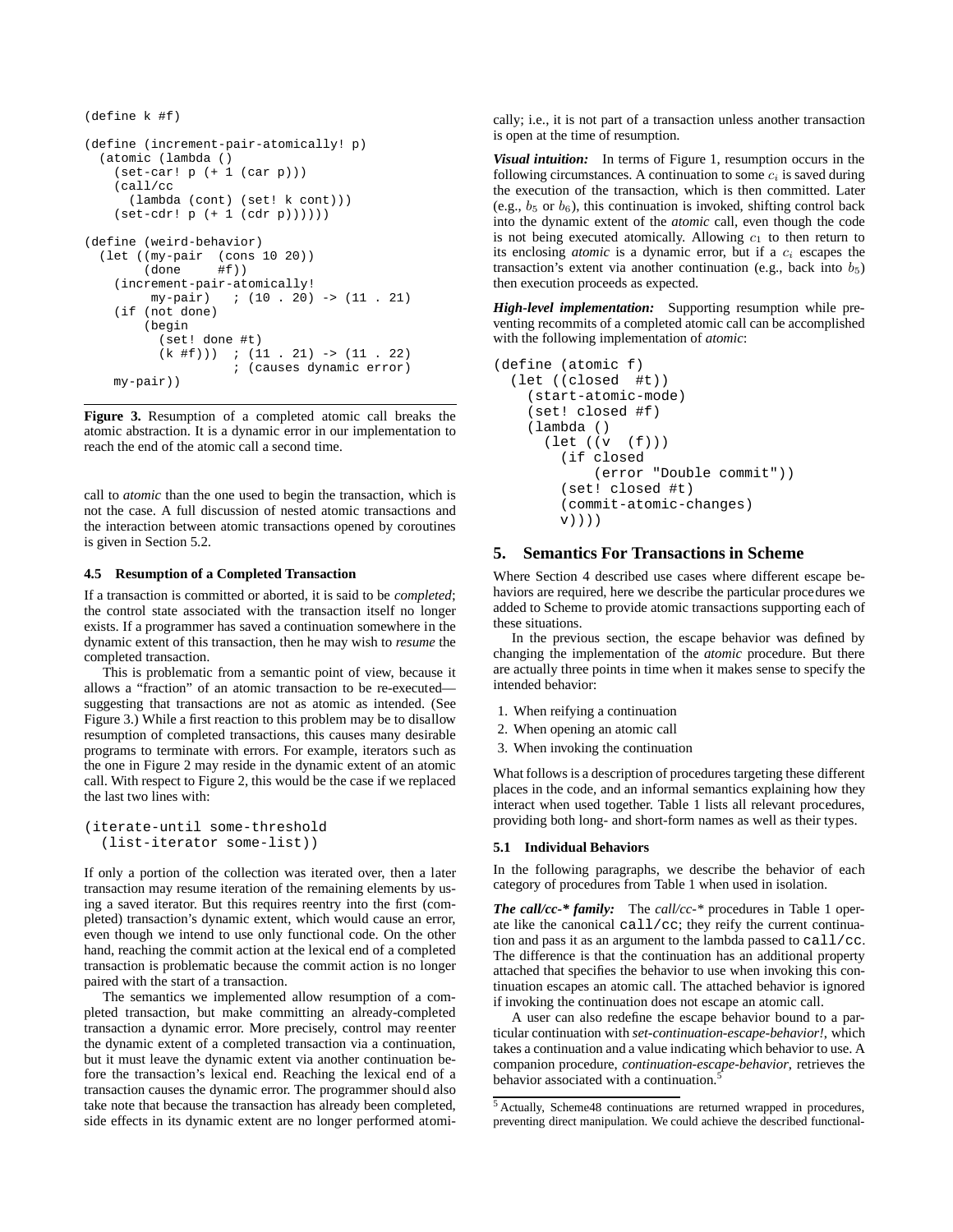| Reifying continuations:                       |                       |                                                                     |  |  |  |
|-----------------------------------------------|-----------------------|---------------------------------------------------------------------|--|--|--|
| call/cc-with-commit-on-use                    | call/cc/commit        | $((\alpha \rightarrow void) \rightarrow \alpha) \rightarrow \alpha$ |  |  |  |
| call/cc-with-rollback/abort-on-use            | call/cc/rollback      | $((\alpha \rightarrow void) \rightarrow \alpha) \rightarrow \alpha$ |  |  |  |
| call/cc-with-rollback/retry-on-use            | call/cc/retry         | $((\alpha \rightarrow void) \rightarrow \alpha) \rightarrow \alpha$ |  |  |  |
| call/cc-extends-on-use                        | call/cc/extend        | $((\alpha \rightarrow void) \rightarrow \alpha) \rightarrow \alpha$ |  |  |  |
| call/cc-defers-behavior                       | call/cc/defer         | $((\alpha \rightarrow void) \rightarrow \alpha) \rightarrow \alpha$ |  |  |  |
| Managing continuation-bound behavior:         |                       |                                                                     |  |  |  |
| set-continuation-escape-behavior!             |                       | $(\alpha \rightarrow void) \times behavior \rightarrow unspecified$ |  |  |  |
| continuation-escape-behavior                  |                       | $(\alpha \rightarrow void) \rightarrow behavior$                    |  |  |  |
| Defining atomic calls:                        |                       |                                                                     |  |  |  |
| atomic-with-commit-on-escape                  | atomic/commit, atomic | $\rightarrow \alpha) \rightarrow \alpha$                            |  |  |  |
| atomic-with-rollback/abort-on-escape          | atomic/rollback       | $\rightarrow \alpha) \rightarrow \alpha$                            |  |  |  |
| atomic-with-rollback/retry-on-escape          | atomic/retry          | $(\rightarrow \alpha) \rightarrow \alpha$                           |  |  |  |
| atomic-extends-on-escape                      | atomic/extend         | $\rightarrow \alpha$ $\rightarrow \alpha$                           |  |  |  |
| Continuation invocation point-bound behavior: |                       |                                                                     |  |  |  |
| escape-and-commit                             |                       | $(\alpha \rightarrow void) \times \alpha \rightarrow void$          |  |  |  |
| escape-and-rollback/abort                     |                       | $(\alpha \rightarrow void) \times \alpha \rightarrow void$          |  |  |  |
| escape-and-extend                             |                       | $(\alpha \rightarrow void) \times \alpha \rightarrow void$          |  |  |  |
| Explicitly rolling back transactions:         |                       |                                                                     |  |  |  |
| rollback/abort                                |                       | $\rightarrow void$                                                  |  |  |  |
| rollback/retry                                | retry                 | $\rightarrow void$                                                  |  |  |  |

Table 1. The procedures our library provides to facilitate atomic transactions

*Atomic call definitions:* The atomic call defines the boundaries of a transaction and can specify the behavior to be used by a continuation when escaping its dynamic extent. Several variants of the *atomic* procedure are provided, each of which is semantically equivalent to an implementation suggested in Section 4. *atomic* itself is a synonym for *atomic-with-commit-on-escape*. If a continuation created with call/cc or *call/cc-defers-behavior* is used to escape the dynamic extent of such an atomic call, the atomic call defines the escape behavior.

*Call-site specific behavior:* There may be occasions when programmers wish to override all other precedence rules and force a particular behavior for a given continuation invocation. The commands *escape-and-commit*, *escape-and-rollback/abort*, and *escape-and-extend* each receive as arguments a continuation and a value to pass to the continuation; the continuation is applied to the value and the behavior specified by the procedure is used, regardless of the behavior bound to the continuation or the enclosing atomic call. An unfortunate property of these procedures is that they break the continuations-as-procedures abstraction otherwise maintained in Scheme. Nonetheless, they are a straightforward mechanism providing specific behavior in locations where it might be otherwise cumbersome to achieve.

*Explicit rollback commands:* Our library provides programmers with two explicit rollback commands to abort the current transaction: *rollback/retry* and *rollback/abort*. While both complete all live atomic calls by undoing all memory operations since the first live atomic call began, the post-rollback control flow differs between these two commands. *rollback/retry* resets control to the beginning of the first atomic call in the current transaction and begins re-executing the transaction. *rollback/abort* treats the first atomic call made as a call/cc that has just returned; control is sent to the end of this initial atomic call.



**Figure 4.** Nested escape behaviors form a semilattice

# **5.2 Nested and Conflicting Behaviors**

The problem with letting the programmer specify the behavior of escaping continuations is that multiple specifications can conflict. First, invoking a continuation can cause control to transfer across the dynamic extent of multiple atomic calls and these calls may have specified different behaviors. Second, an atomic call and a *call/cc-\** call might specify different behaviors. In this section we discuss how we resolve both kinds of conflicts.

*Nested atomic calls:* Calls to the *atomic-\** procedures can be nested both statically and dynamically. Maintaining this capability is important to preserve the opacity of library calls.

When all nested atomic calls have the same escape behavior, the common escape behavior is used as a continuation escapes from the entire set of atomic calls. (For example, if several atomic calls were opened inside one another, each created by *atomic-with-commiton-escape*, escape from this set of atomic calls would commit them all.) If these calls were instead made with different *atomic* derivatives, then this requires a more complicated rule. It is impossible, for example, to satisfy both rollback/abort and commit operations simultaneously. While our current implementation simply raises a dynamic error, a more robust solution is to arrange the four escape behaviors in the semilattice shown in Figure 4. When escaping from a set of nested atomic calls, the escape behaviors associated with these calls are collected and joined to find their least upper bound; this behavior is then applied to all the atomic calls being escaped.

ity via a lookup table with weak pointers to the continuations, but for expedience *call/cc-\** actually take as an argument a two-parameter procedure the continuation  $k$  and a handle  $h$ . This handle is then used to manipulate the escape behavior for its companion continuation. The original call/cc form remains unmodified, silently discarding its handle.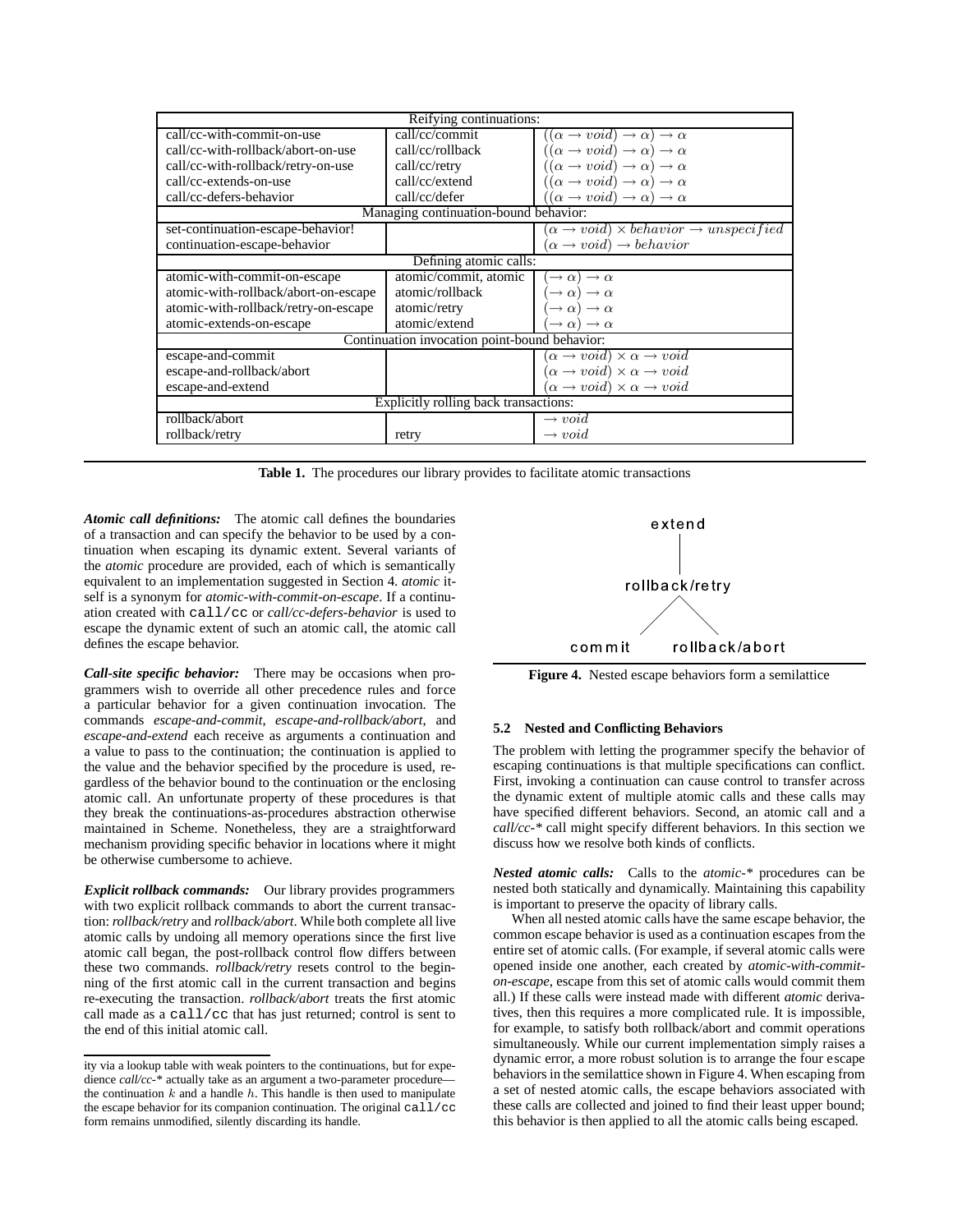We chose the hierarchy described in Figure 4 because rollback/retry is in general always "safer" than commit or rollback/abort. It will never lose a computation, nor will it inadvertently commit undesired changes. The *extend* behavior sits at the top of the lattice because programmers who expressly intend to leave and resume the dynamic extent of a transaction must ensure that all nested transactions are closed properly.

*Atomic call behavior vs. call/cc behavior:* The situation is further complicated by adding continuation-bound escape behaviors to the mix. A programmer can reify a continuation using one of the procedures in the first section of Table 1, such as *call/cc-withcommit-on-use*, and then use it to escape a transaction opened with (for instance) *atomic-with-rollback/retry-on-escape*. Our rule is that the behavior associated with the continuation overrides the escape behavior associated with the atomic call itself. The behavior lattice is ignored in this case, as it often makes sense to allow multiple distinct escape behaviors in the same transaction.

We believe that this hierarchy makes the most sense when bringing together multiple behavior specifications. Consider the following example procedure:

```
(define (yield-from-queue! return q)
  (atomic (lambda ()
   (return (get-from-queue! q)))))
```
This procedure invokes a continuation named return to yield values from the procedure body and should commit its enclosing transaction. By contrast, the get-from-queue! procedure defined in Section 4.2 may invoke an empty-queue-handling continuation which, in an atomic transaction, should be ignored in favor of retrying the transaction. Even though these behaviors conflict with one another, this procedure can be implemented by defining yield-from-queue! to commit on escape (by using *atomic-with-commit-on-escape*), but attaching the rollback-andretry-on-escape behavior to the error-handler continuation invoked in get-from-queue! by reifying the continuation with *call/ccwith-rollback/retry-on-use*.

There may be cases in which the ability to override the call/ccdriven behavior with the behavior specified by the atomic call is desirable, but we believe that the precedence we have implemented makes sense in the majority of cases. There is fundamentally an "arms race" between clients of continuations and definitions of continuations to provide the definitive behavior. Our implementation allows the continuation to override the atomic call, while noting that instrumentation of the continuation call-site with one of the *escape-and-\** procedures provides the atomic call with a "last chance" mechanism to mandate behavior.

*Coroutine transactions:* By using the extend-on-escape behavior, it is possible to move between live atomic calls and close them in any order, implying that one is not properly nested within the other. This is possible in cases involving mutually-recursive coroutines containing atomic calls. Referring back to Figure 1,  $a_3$  can create an atomic call (the column of  $c_i$ 's), which then escapes back into  $a_3$ . Another atomic call (e.g., another column of  $c_i$ 's parallel to the existing one, but not shown) represents the body of an additional coroutine, which may invoke continuations into the original  $c_i$  column and vice-versa. The coroutines will be on different dynamic extents, each containing a distinct atomic call. Because they use the extend-on-escape behavior, these atomic calls remain live even when leaving one dynamic extent for the dynamic extent of the other coroutine via a continuation.

The result of this activity is atomic calls that are interleaved rather than nested; there is no "inner" or "outer" atomic call. In Figure 5, the upper diagram represents atomic calls which are nested in dynamic extent. The "inner" atomic calls are committed



**Figure 5.** A comparison of LIFO-structured transactions and coroutine transactions. Boxes represent the atomic call(s) live on the current dynamic extent at a point in time; different shades represent different calls to *atomic*.

before the outermost atomic call commits; the last commit actually makes the memory changes available to other threads. In the lower diagram, an atomic call is suspended with the extend-on-escape behavior and another atomic call is begun. The "dormant" atomic call remains live, as denoted by the dashed arrows, and will be resumed later by a continuation. These atomic calls continue to transfer control between one another until they are all individually committed, at which point memory changes are made visible to other threads. Because LIFO order is not maintained internally, they need not be committed in LIFO order. Of course, interleaved atomic calls may make additional LIFO-structured atomic calls as well, though this is not shown in Figure 5.

In cases where a continuation escapes one or more atomic calls on the current dynamic extent, the key question is whether it also implicitly escapes the dormant live atomic calls on other dynamic extents. In our system, the answer is no; escape behavior is determined by considering only what happens as a continuation escapes atomic calls on the current dynamic extent. To commit the total transaction, all atomic calls on all dynamic extents must be committed either by escaping properly from each of the calls or by reaching their respective lexical endpoints. The order in which the atomic calls are completed is insignificant.

Contrary to the commit operation, rollback in the form of retry or abort affects the entire transaction containing all live atomic calls, even if individual nested or interleaved components have been committed. Therefore, if a continuation is used to escape an atomic call with the rollback-and-abort-on-escape behavior, the continuation must escape from all live atomic calls; if the continuation target is inside another live atomic call, it is a dynamic error. It is tempting to attempt to support partial abort or retry operations such as described in [2], but this existing work presupposes that atomic calls are nested and commit in LIFO order. Because of the potential for atomic calls to become interleaved, it is not clear which memory operations should be undone by a partial rollback operation or where a transaction should be restarted from in the event of a partial retry operation.

Implementing our semantics in the presence of any number of nested and interleaved atomic calls is refreshingly straightforward.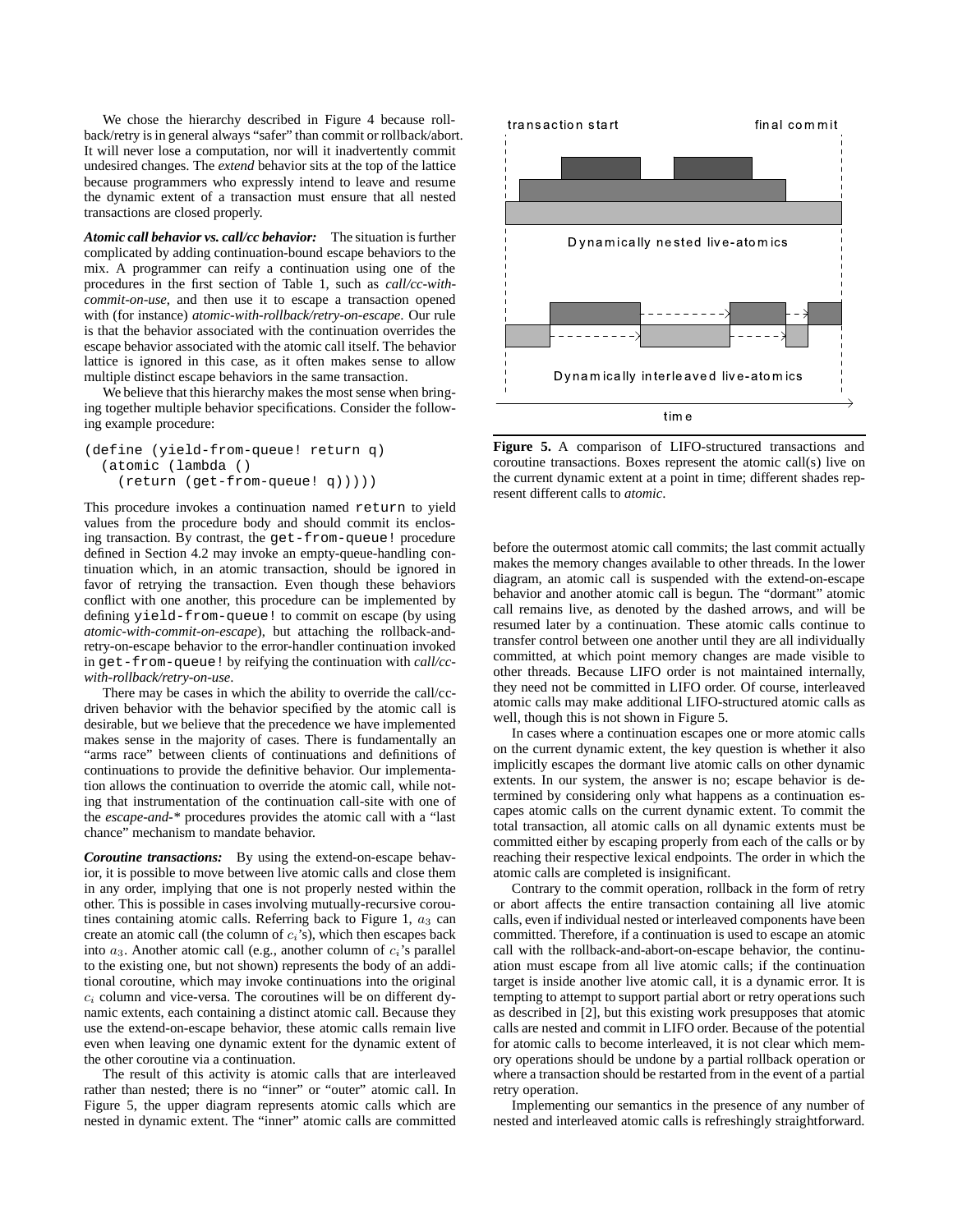When a transaction is not running, invoking *atomic-\** begins a transaction. Subsequent invocations of *atomic-\** cause the thread's live atomic call count to increase by one. The total transaction does not commit until every live atomic call is completed. If the live atomic call counter is greater than one, committing an atomic call simply decrements the counter and marks the particular call as completed. The final commit operation sets the counter to zero and publishes the memory changes from the transaction to the global state.

# **6. Implementation**

This section describes our implementation, which has two components. The first is a set of modifications to the run-time system of Scheme48 to facilitate atomicity on top of its existing memory model. The second is a library of procedures called by the user to denote blocks of code to be run in atomic transactions, and to create continuations with particular escape semantics.

Our implementation is relatively compact; we added roughly 1,000 lines of code to an 80,000 line code-base, and modified about another 500 of the existing lines of code.

We chose the Scheme48 implementation of Scheme to modify for three reasons: it is fully  $R<sup>5</sup>RS$  compliant, it has been used successfully in projects before, and it was designed to be easily understood and modified [18].

In the rest of this section, we describe the modifications to the run-time system in greater detail, and the ramifications of these modifications on the behavior of *rollback/abort*. This is followed by a description of our additions to the user-accessible library. We then evaluate our implementation in terms of asymptotic complexity and performance on some microbenchmarks.

## **6.1 Run-time System Modifications**

As mentioned in Section 3, we took advantage of the threading model used in Scheme48 to simplify the demands of atomicity. When atomic mode is enabled, a log retains information about the old value of a changed memory location in case a rollback event occurs. When the scheduler interrupts a thread in an atomic transaction, it is rolled back before another thread runs. When the atomic thread is resumed (starting again from the beginning of the atomic transaction), the scheduler doubles the length of its timeslice, allowing it to make more progress toward completion. To prevent starving all other threads, as a thread's timeslice is increased, its scheduling frequency is decreased proportionally. When the atomic transaction is committed, the timeslice for the thread is restored to its original duration. Timeslice modification occurs only if the entire previous timeslice was spent executing a transaction, so that threads are not given a timeslice increase unnecessarily.

Scheme48 uses a bytecode compiler and virtual machine to execute programs; Scheme text is compiled to bytecode operations that are then dispatched by an array of procedures that perform one high-level instruction each. Our implementation doubles the length of this array and uses it in two logical halves. Procedures  $0 \ldots n-1$  represent the normal "non-atomic" operations. Procedures  $n \dots 2n-1$  are their atomic-mode equivalents. Most opcodes reuse the same procedure in both halves. Certain opcodes, such as those that govern non-initialization memory updates, use a different procedure in the atomic half of the array to insert an entry into a log containing the previous value of the memory address modified, in addition to performing the normal memory update operation. By doubling the number of opcodes and maintaining in the virtualmachine state which opcodes to use, we incur no per-instruction overhead and do not need to recompile any code before it can be used within a transaction.

Additional opcodes were added to switch the half of the array the opcode dispatch routine uses, and to perform commit and rollback operations. The rollback opcode replays the rollback log in LIFO order, restoring the initial memory state. The commit opcode discards the rollback log.

## **6.2 Information Escape on Rollback**

Because of the particular logging policy we implemented, invocation of a continuation with the rollback-and-abort-on-escape behavior can cause potentially surprising results if programmers do not carefully consider the values passed to the continuation. Immediate values (42, #t, '(), etc.) are always transmitted without error. But any mutable data structures promoted out of the atomic transaction will have any memory mutations rolled back, despite their escaping status. Any data structures constructed in the atomic transaction will still survive (the cons operation itself is not undone, as superfluous cons cells will be garbage collected later), but their mutations are rolled back. Thus the expression:

```
(atomic-with-rollback/abort-on-escape
 (lambda ()
    (let ((foo (cons 1 2)))
      (set-car! foo 100)
      (set-cdr! foo (cons 3 4))
      (k \text{foo}))) ; k is some continuation
```
will return  $(1 \cdot 2)$  to the continuation reified in k. Programmers are responsible for determining that only "good" data is passed to continuations with the rollback-and-abort-on-escape behavior.

#### **6.3 User Library**

Most of Scheme48's functionality is in a large package library containing procedures available to Scheme programs. We added an atomic package containing the procedures listed in Table 1.

We extended the structure Scheme48 uses for per-thread state to include data relevant to the thread's transaction state. This data includes the number of live atomic calls, the escape behavior to use for the current dynamic extent, and the continuations to invoke on rollback/abort or retry. As the existing thread structure is already fairly heavyweight, this is in line with the Scheme48 implementation. Some of this information changes based on the innermost atomic call on the current dynamic extent. Thus the thread structure is updated through thunks installed with dynamic-wind. These thunks also perform the user's specified escape behavior and prevent multiple commits, as Section 4 described.

Our implementation relies on a Scheme48-specific behavior: while  $R<sup>5</sup>R<sub>S</sub>$  specifies that invocation of a continuation inside a dynamic-wind *before* or *after* thunk is undefined, Scheme48 follows the continuation to its target in the "usual manner."<sup>6</sup>

#### **6.4 Implementation Complexity**

In this subsection we briefly discuss the asymptotic complexity of various operations in our implementation. Most operations incur very little overhead.

Rollback is potentially the most time-consuming operation; for every memory write performed in the atomic transaction, it must be undone. Rollback buffers are  $O(n)$  in the number of writes performed, not in the number of locations mutated. This makes logging of mutations  $O(1)$  as they simply prepend to the list. We believe this is important because commit is the most common case for

<sup>6</sup> While we exploit this Scheme48 behavior for convenience, we believe it is unnecessary for building such an atomic system. Scheme48's dynamic-wind behavior is simply an efficient way to encode our nested escape behavior handling. Without this property, we would have made changes lower down in the Scheme48 virtual machine.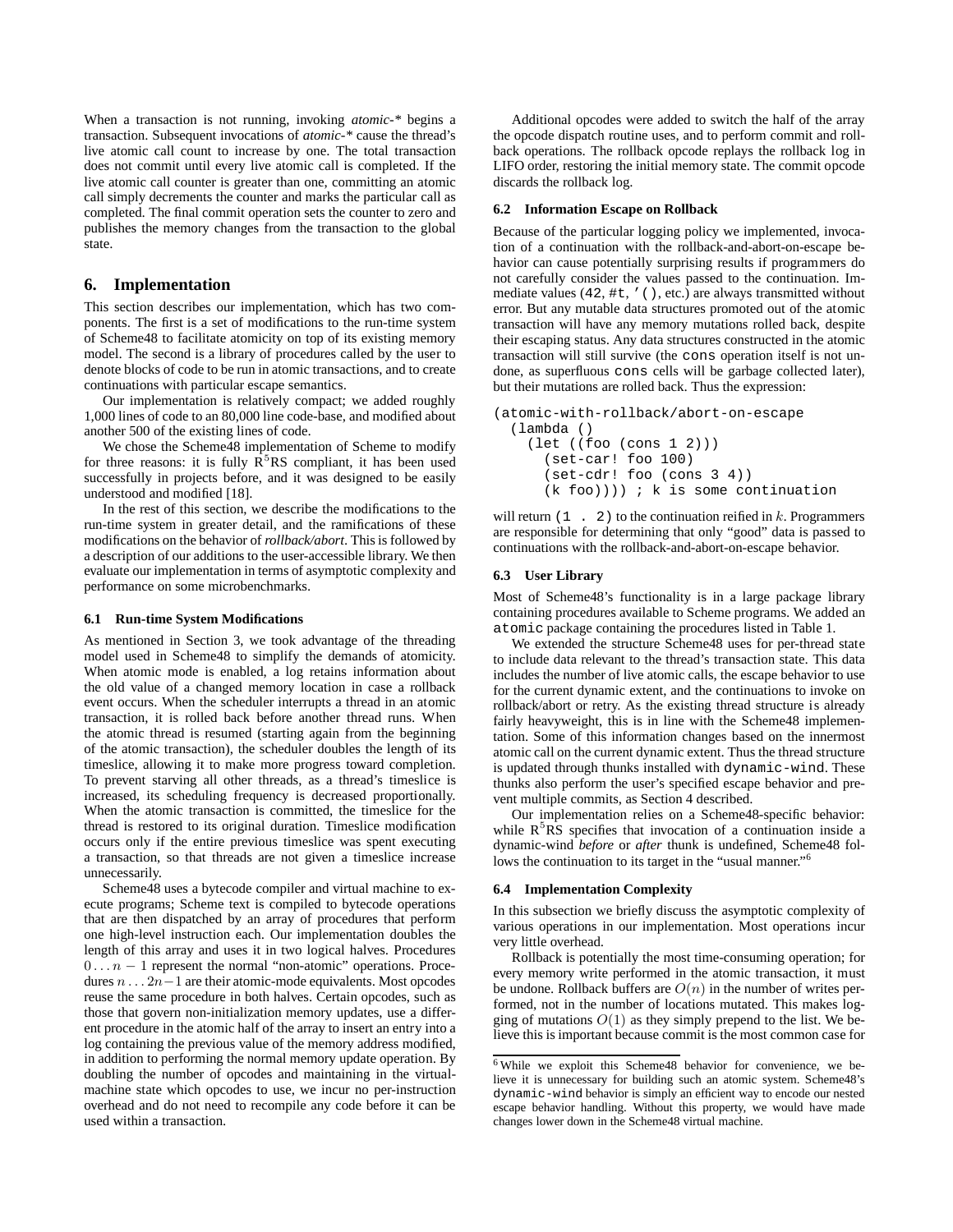short transactions [24]. This does not always yield the best performance; for long-running transactions that modify a few locations many times, a hashing-based log would prove more efficient.

Atomic commit is an  $O(1)$  operation, as it simply discards the root of the rollback log, which is garbage collected later.

Escape from an atomic transaction is  $O(n + m)$  in the number of atomic calls open on the escaping dynamic extent  $(n)$  and the target dynamic extent  $(m)$ , because the thunks installed by dynamic-wind for each atomic call must be executed. Beginning a transaction is an  $O(n)$  operation in the height of the call stack because it must save a continuation, which is an  $O(n)$  operation in Scheme48 (though in testing, we discovered that the other constant-time operations involved in beginning a transaction dominate this penalty for most reasonably-sized call stacks). Entering subsequent atomic calls inside the same transaction are  $O(1)$  operations. Leaving a single nested atomic call is also an  $O(1)$  operation.

The total memory consumed by a transaction is  $O(n+m)$  where  $n$  is the number of live atomic calls and  $m$  is the number of memory mutations performed during the transaction. For most transactions,  $m$  will dominate  $n$ .

#### **6.5 Evaluation and Microbenchmarks**

We tested our implementation against a suite of test programs we wrote to exercise the various aspects of our feature set and confirmed that they operate as expected. All example code provided in this paper operates correctly on our implementation.

We evaluated our system's performance on two microbenchmarks to demonstrate that the semantics we describe is feasible on current hardware without suffering a major performance penalty. The benchmarks are described below, and the results are shown in Table 2. All benchmarks were run in "benchmark mode" in Scheme48, which allows the bytecode compiler to inline procedures for better performance. Tests were conducted on a dual-core Pentium-D system operating at 3.2 GHz with 1 GB of RAM, running Red Hat Fedora Core 5.1 with Linux kernel version 2.6.16. The Scheme48 version modified by our implementation is  $v1.4$ .<sup>7</sup>

In one benchmark, we generate a list of n integers,  $0 \ldots n - 1$ . In an atomic transaction, we imperatively increment each list element, resulting in a list ranging over  $1 \ldots n$ . We compare the performance of this with an unsynchronized version; with one using Scheme48's "proposals" mechanism which provides the most straightforward comparison; and with one which obtains and releases a lock when incrementing each cons cell. A "real world" lock-based system would have performance somewhere between that of the completely unlocked case and the individually locked case, with performance inversely proportional to the granularity of locking. It is unclear why the proposal-based case performed so much slower than the other tests. Results are reported in both the number of list elements processed per second (in multiples of 100,000), and as a relative metric scaled such that our *atomic* primitive is 1.00. (Higher values represent better performance.)

We further explored the list processing benchmark space by timing the iterator mechanism in Figures 2 and 6. Lists of integers manipulated through cons cells were iterated over with both coroutine and "straightforward" iterator procedures. The coroutine iterator was timed in both an atomic context and in an "unsafe" non-synchronized context. The procedural iterator (Figure 6) was only run atomically. In both cases, coroutines were much slower than the procedural iterator due to the overhead of call/cc; performing iteration atomically added a modest overhead of 17%.

|                   | list          |        | matrix        |        |
|-------------------|---------------|--------|---------------|--------|
|                   | $10^5$ elts/s | scaled | $10^3$ elts/s | scaled |
| atomic            | 24.32         | 1.00   | 5.05          | 1.00   |
| proposal          | 0.024         | 0.001  | 1.42          | 0.28   |
| unlocked          | 26.27         | 1.08   | 6.15          | 1.21   |
| locked            | 1.66          | 0.07   | 5.97          | 1.18   |
| atomic-coroutines | 1.20          | 1.00   |               |        |
| unsafe-coroutines | 1.40          | 1.17   |               |        |
| atomic-procedural | 13.27         | 11.05  |               |        |

**Table 2.** Performance Microbenchmarks

In another benchmark, we multiply two  $n \times n$  matrices of integers to yield a third  $n \times n$  matrix. This was performed using our atomic transactions, with no locking, using Scheme48 proposals, and with locks on each row or column of an input matrix. It is interesting to note that since we used the arrays structure defined in SRFI 47 to implement matrices, for the proposal-based benchmark we had to modify the arrays package to provide getter and setter functions that used the underlying data structure in a proposal-safe manner, underscoring the lack of abstraction when using explicit proposal-based memory access.

The benchmark results in Table 2 demonstrate that our implementation of atomic transactions provides computation throughput at an acceptable performance rate. The existing Scheme48 proposals mechanism incurs a large performance penalty when used in each benchmark. The atomic transactions have between an 8% and 21% overhead relative to the case with no synchronization. Adding explicit locks to the code causes a sharp performance decrease proportional to the degree of locking granularity.

Further testing demonstrated that our modifications to Scheme48 do not cause a significant performance difference in non-atomic code when compared to the original Scheme48 system.

# **7. Future Work and Conclusions**

The primary limitation of our current implementation is that performing I/O within a transaction is undefined behavior. Buffering output until the transaction commits would be straightforward, but a more thorough solution would require adapting related work [11, 4, 3, 24] on this unsettled issue. Additional future work on the language definition includes a more rigorous semantic definition and considering the interaction between transactions and other control effects (e.g., shift/reset). For the latter, the most relevant to Scheme are the "error" and "exception" constructs described in SRFIs 23 and 34, respectively. (Since the reference implementation described in SRFI 34 is defined in terms of call/cc, there may be few new concerns.)

Defining what it should mean when a continuation invocation crosses a transaction boundary is a difficult decision that ultimately depends on both the intended use of the continuation and the nature of the transaction itself. Therefore, we defined a variety of behaviors and demonstrated how to implement them. Much of the difficulty arises from continuations' many uses; one way to view our user-specified escape behaviors is as a way of "taming" call/cc by requiring annotations. We know of no other way to provide firstclass continuations and software transactions in the same language. Our implementation, utilizing a combination of high-level Scheme techniques (e.g., uses of dynamic-wind) and low-level interpreter techniques (e.g., duplicating the opcode table), has good performance and will be a useful tool for investigating programming with software transactions.

 $7$  While the current version is 1.6, the most recent version available in January 2007 when we began our work was 1.4. The differences between 1.4 and 1.6 are small enough that this should not be a major factor.